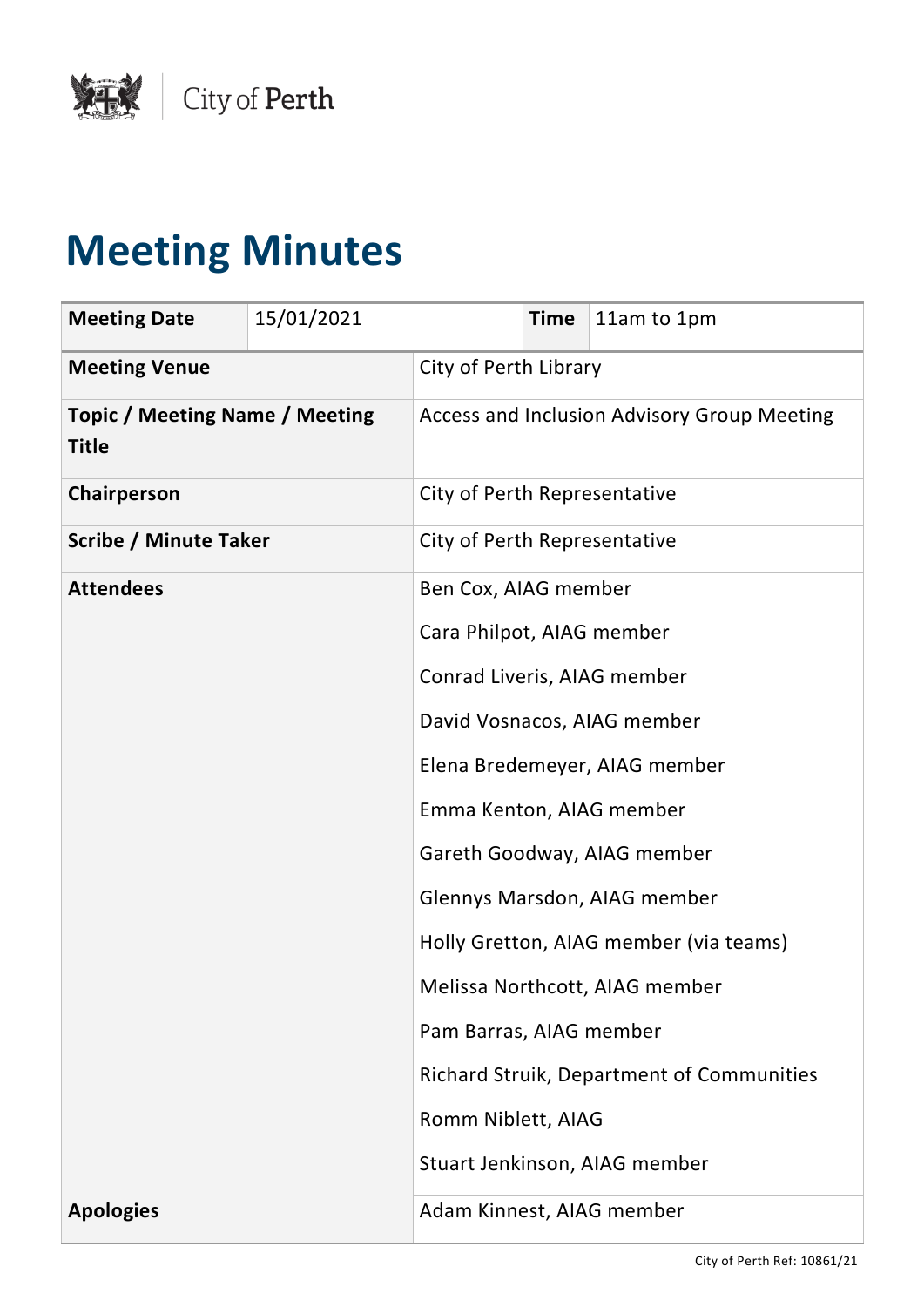| Danielle Meecham, AIAG member |
|-------------------------------|
| Hasmukh Dave, AIAG member     |
| Julia Syzmanski, AIAG member  |
| Maria Coate, AIAG member      |
| Nobuo Hara, AIAG member       |
| Rachel Spinks, AIAG member    |

## **Agenda Items**

| 1. | <b>Welcome, Acknowledgement to Country</b>                                                                                                                                                                                                             | 11.00 |
|----|--------------------------------------------------------------------------------------------------------------------------------------------------------------------------------------------------------------------------------------------------------|-------|
|    | The City of Perth (City) welcomed all members to the January AIAG<br>meeting and introduced guests, Chris and Delia Newman from the<br>WA Police.                                                                                                      |       |
|    | The City carried out an Acknowledgement of Country.                                                                                                                                                                                                    |       |
|    | Each member introduced themselves via a roundtable introduction.                                                                                                                                                                                       |       |
| 2. | Follow up of actions from November meeting                                                                                                                                                                                                             | 11.05 |
|    | Actions arising, and associated updates were discussed.                                                                                                                                                                                                |       |
|    | Actions discussed included:                                                                                                                                                                                                                            |       |
|    | On street parking in Crawley/Nedlands consultation;<br>Working Group with hoteliers; and<br>$\bullet$<br>Transportable Changing place facility;                                                                                                        |       |
|    | <b>ACTION: Gareth to send additional information regarding the</b><br>marveloo (Transportable Changing Place facility).                                                                                                                                |       |
|    | Please refer to Action List (Attachment 1 – CM 94022/20).                                                                                                                                                                                              |       |
|    | A City representative informed AIAG members that the City recently<br>signed off on providing free ACROD parking across the City. The City<br>is currently putting a plan together, the AIAG will be informed of<br>additional details once confirmed. |       |
|    | Pam informed the AIAG that the tactile paving at the Perth Cultural<br>Centre (which was raised by the AIAG previously) has not yet been<br>addressed. The City informed the AIAG that they advocated to                                               |       |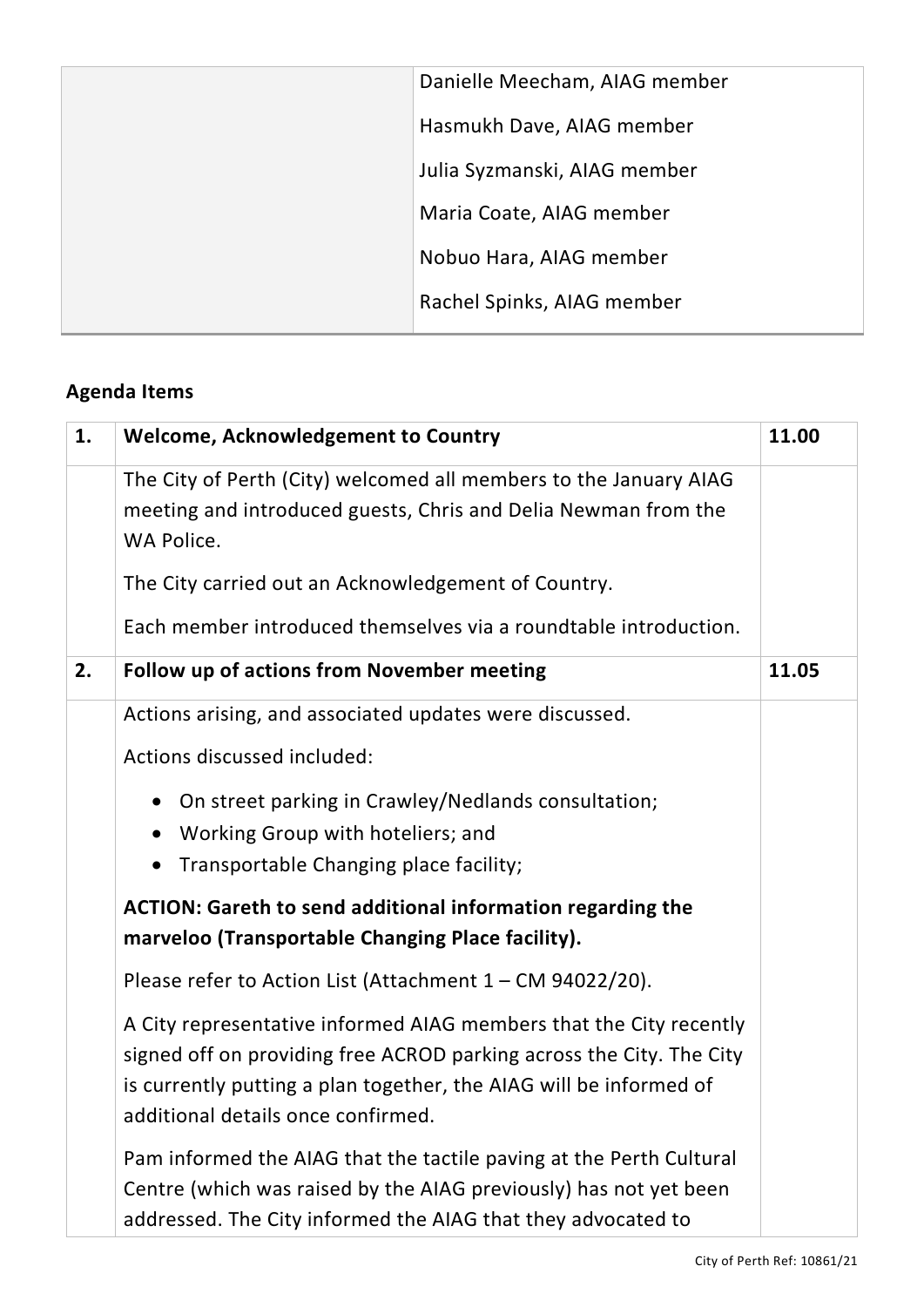|    | Development WA, who were responsible for the Cultural Centre at                                                                                                                                                                                                                                                                                                                                          |       |
|----|----------------------------------------------------------------------------------------------------------------------------------------------------------------------------------------------------------------------------------------------------------------------------------------------------------------------------------------------------------------------------------------------------------|-------|
|    | the time and conducted a walkthrough with Development WA                                                                                                                                                                                                                                                                                                                                                 |       |
|    | representatives to highlight the issues. David advised that he is still                                                                                                                                                                                                                                                                                                                                  |       |
|    | involved as an access consultant with this project.                                                                                                                                                                                                                                                                                                                                                      |       |
|    | <b>ACTION: David to raise issue with the Perth Cultural Centre</b>                                                                                                                                                                                                                                                                                                                                       |       |
| 3. | <b>Agenda Items for Discussion</b>                                                                                                                                                                                                                                                                                                                                                                       |       |
|    | 3.1 East End Revitalisation - Access Audit                                                                                                                                                                                                                                                                                                                                                               | 11.15 |
|    | Two City representatives attended the meeting to update the AIAG<br>members on the outcomes of the Access Audit of the East End<br>Revitalisation space.                                                                                                                                                                                                                                                 |       |
|    | The audit was conducted before Christmas by Anita Harrop from O<br>Brien Harrop Access. Overall, the audit indicated a successful<br>redevelopment, however minor improvements were required with<br>tactile paving in the area. The City is currently addressing the<br>improvements.                                                                                                                   |       |
|    | The audit advised that the seating in the plaza area was very<br>inclusive.                                                                                                                                                                                                                                                                                                                              |       |
|    | The Road Safety Audit has not yet been undertaken as Irwin Street is<br>not yet completed. From observation, the City noted that not all<br>drivers are complying with the new speed limits in the area. To<br>deter drivers from speeding the City is installing some temporary<br>speed bumps.                                                                                                         |       |
|    | The City asked the AIAG members if they had any feedback about<br>the redevelopment. Gareth noted that he attended the launch of<br>the space and was disappointed that the AIAG was not recognised in<br>the official speech. The City advised that the AIAG was included in<br>the original speech, however it was not reflected when the speech<br>was delivered, which is out of the City's control. |       |
|    | Glennys advised that she is amazed at how people are slowing down<br>in the area and that at night the lights under the seating is great.                                                                                                                                                                                                                                                                |       |
|    | David informed the AIAG members that the City, VisAbility and Dr<br>Ian Murray from Curtin University met on Thursday, 14 January 2021<br>to discuss a digital wayfinding initiative for the space. The digital<br>wayfinding initiative would be more accurate than the original                                                                                                                        |       |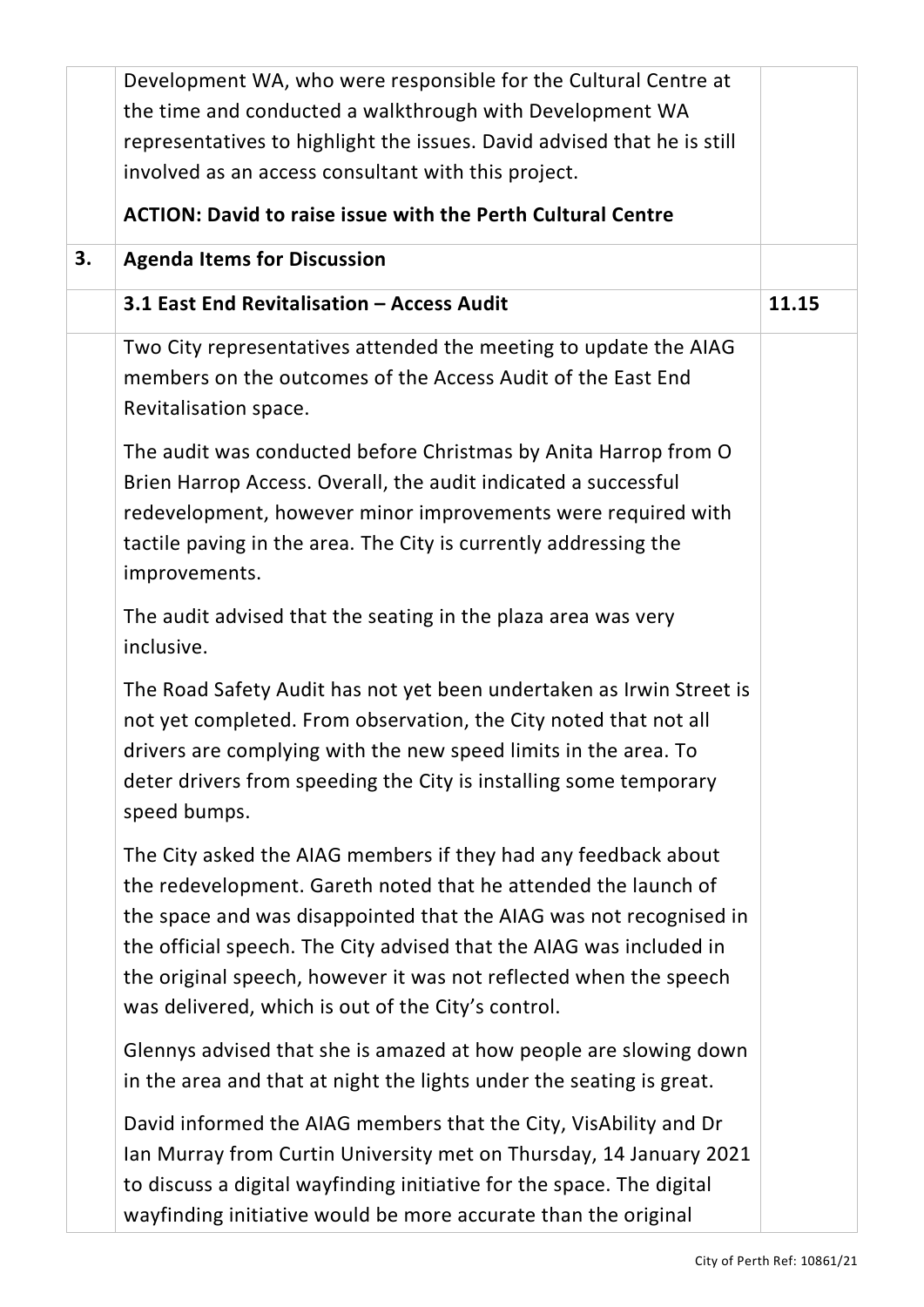| iBeacons initiative that was proposed. While it is a very new<br>approach, the East End space will be used as a test case.                                                                                                                                                                                                                                                                                                                                                                                                                                             |       |
|------------------------------------------------------------------------------------------------------------------------------------------------------------------------------------------------------------------------------------------------------------------------------------------------------------------------------------------------------------------------------------------------------------------------------------------------------------------------------------------------------------------------------------------------------------------------|-------|
| Eleana raised concern about crossing the road along Hay Street<br>outside the Library. She advised that it is very unsafe to cross.                                                                                                                                                                                                                                                                                                                                                                                                                                    |       |
| <b>ACTION: Send email to relevant City officers advising concerns for</b><br>safe crossing in this area.                                                                                                                                                                                                                                                                                                                                                                                                                                                               |       |
| ACTION: Attend the AIAG meeting to update the AIAG on the<br>outcomes of the Road Safety Audit once complete.                                                                                                                                                                                                                                                                                                                                                                                                                                                          |       |
| <b>3.2 Law Enforcement Torch Run</b>                                                                                                                                                                                                                                                                                                                                                                                                                                                                                                                                   | 11.30 |
| Chris and Delia Newman from the WA police attended the meeting<br>to inform the members about the Law Enforcement Torch Run<br>(LETR).                                                                                                                                                                                                                                                                                                                                                                                                                                 |       |
| The Law Enforcement Torch Run has two primary objectives:                                                                                                                                                                                                                                                                                                                                                                                                                                                                                                              |       |
| • Raising awareness across the community to promote inclusion<br>and diversity for people with intellectual disability through the<br>participation of competitive sports through Special Olympics<br>• Fundraising to support Special Olympics Western Australia.                                                                                                                                                                                                                                                                                                     |       |
| The LETR works to promote its mission to raise awareness and funds<br>supporting Special Olympics WA, for children and adults living with<br>intellectual disability. The sporting programs run through Special<br>Olympics help to develop social and physical skills for local WA<br>athletes through a range of coaching and sporting activities.                                                                                                                                                                                                                   |       |
| The LETR charity is made up of police officers and staff who volunteer<br>their time to the LETR WA to connect with Special Olympic athletes in<br>local communities. The Law Enforcement Torch Run is a global<br>movement started 35 years ago in the USA and now involves over<br>100,000 law enforcement officers in 44 countries across the world.<br>Police Officers who assist the LETR enjoy being part of an<br>international movement inspiring people living with an intellectual<br>disability to reach their personal best through sport and competition. |       |
| The LETR Western Australia was started in 2001 and has supported<br>the Special Olympics WA at sporting events throughout this period.<br>The Athletes love the interaction with the officers and staff. This helps                                                                                                                                                                                                                                                                                                                                                    |       |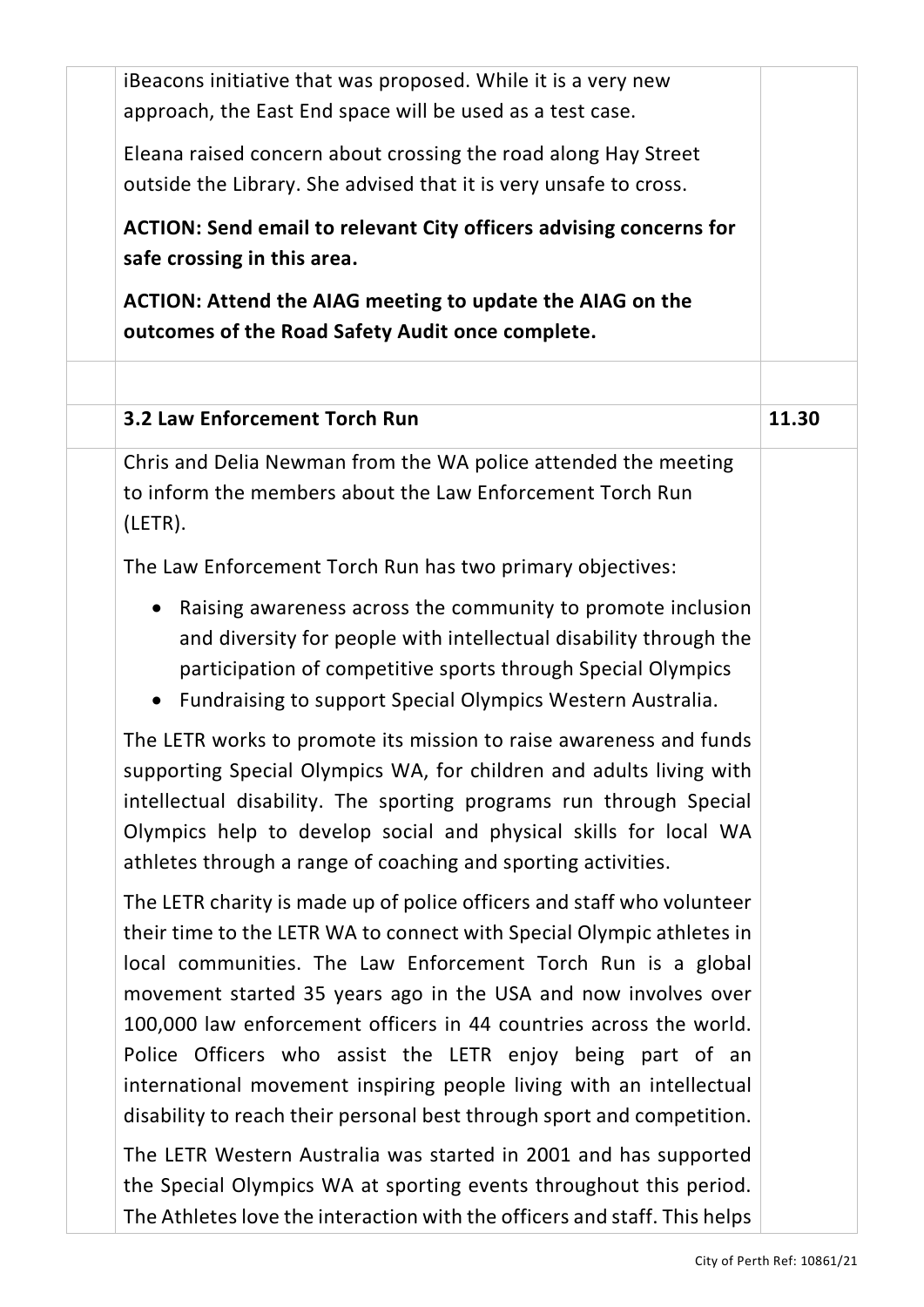to break down barriers for the athletes as well as improving the knowledge and skills of the officers to interact with people with an Intellectual Disability.

The LETR WA organise sporting competitions and social events such as bowling nights basketball events and school visits. These help to raise awareness of Special Olympics and build relationships between the athletes, their families and WA Police.

During the COVID pandemic the LETR recognised the isolation of the athletes when their sporting events and social interactions were suspended. To help keep these connections the LETR hosted virtual events encouraging social media events such as virtual runs and athlete profiles. The LETR has also funded COVID safety packs including infrared thermometers and PPE to enable the Athletes to return to sport in a COVID safe environment.

This year's International Day of People with Disability was co-hosted with the City of Perth and was a fantastic success. The Lord Mayor of Perth, Basil Zempilas welcomed the Torch Run and Athletes to the City of Perth and lit the Cauldron with the "Flame of Hope" signifying inclusion for all. His speech celebrated diversity and inclusion.

The LETR informed the AIAG that another reason for their attendance at the meeting was to discuss opportunities for the LETR to get involved in community events. Glennys advised that the Christmas Pageant would be a great opportunity for the LETR to get involved in.

## **ACTION: Send Delia and Chris's contact details.**

Delia spoke about her experience visiting Abi Dhabi for the World Games. Stuart asked what the public awareness of people with Disbaility in Abi Dhabi was. Delia explained the awareness was amazing, so much community and business participation. Delia advised that people with disability are referred to as people of determination in Abi Dhabi, the word disability is not used.

| 4. | Lunch                                          | 11.50 |
|----|------------------------------------------------|-------|
|    |                                                |       |
| 5. | <b>Agenda Items for Discussion (continued)</b> |       |